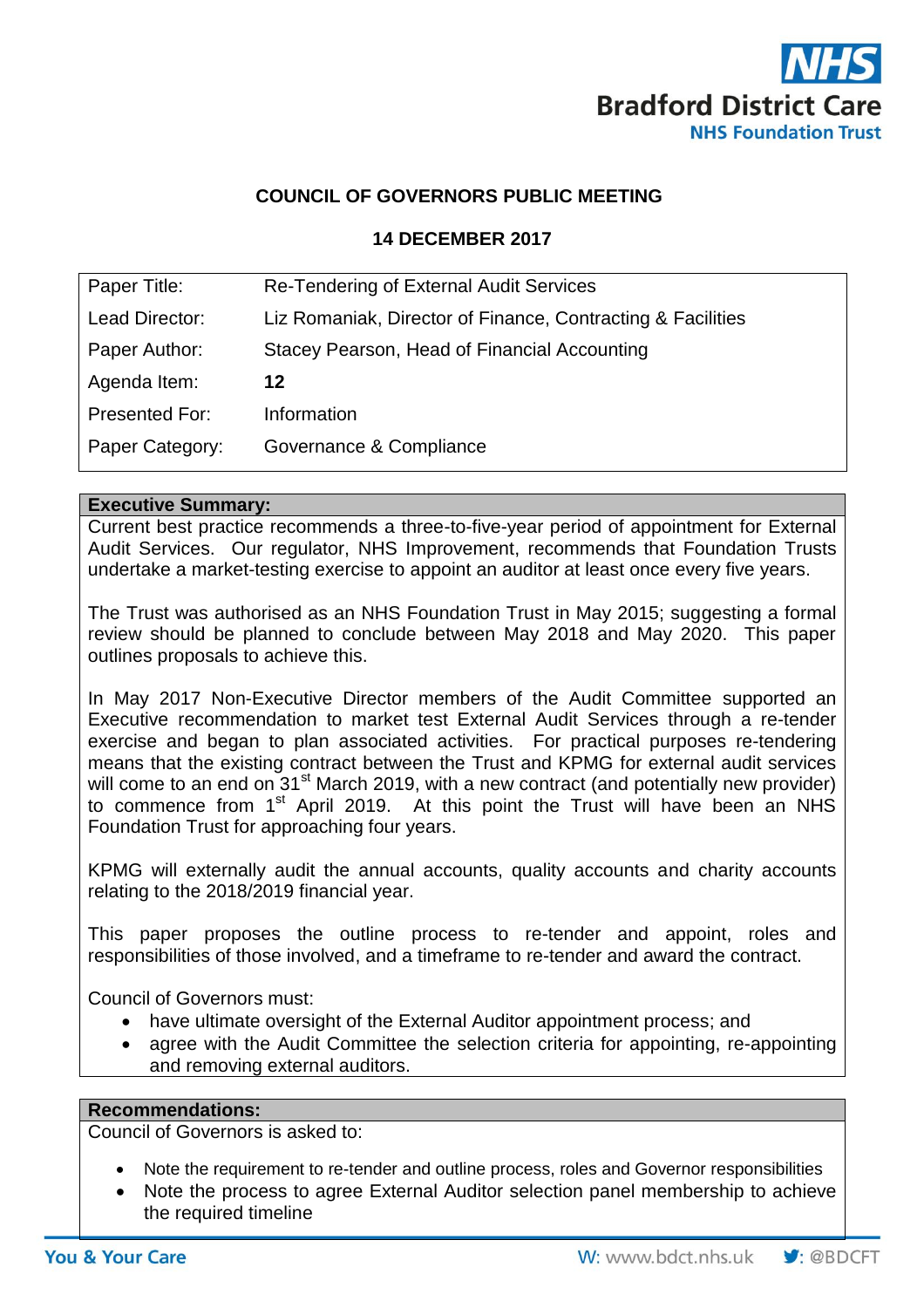## **RE-TENDER OF EXTERNAL AUDIT SERVICES**

## **1. BACKGROUND**

NHS Foundation Trusts should appoint an external auditor for a period of time that allows the auditor to develop a strong understanding of the finances, operations and forward plans of the NHS foundation trust. Current best practice recommends a three-to-five-year period of appointment and our regulator, NHS Improvement, recommends that Foundation Trusts undertake a market-testing exercise for the appointment of an auditor at least once every five years.

The Trust was authorised as an NHS Foundation Trust in May 2015; suggesting a formal review should be planned to conclude between May 2018 and May 2020. This paper outlines proposals to achieve this.

In the interests of transparency, the current External Audit provider has been alerted that the Trust expects to conduct such market-testing within the recommended 5-year period.

## **2. CURRENT POSITION**

The proposal is that the existing contract between the Trust and KPMG will come to an end on 31<sup>st</sup> March 2019, subject to the appointment of a new (or re-appointment of the same) external auditor.

KPMG will externally audit the annual accounts, quality accounts and charity accounts relating to the 2018/2019 financial year.

The Trust therefore now needs to plan to re-tender external audit services effective from 1 April 2019; for the full 2019/20 annual accounts. The tender will cover the provision of external audit services, covering the audit of the Trust's financial statements, quality accounts and the annual accounts for the charity.

## **3. ROLES AND RESPONSIBILTIES OF THE COUNCIL OF GOVERNORS**

The National Health Service Act 2006 states that the Council of Governors must take the lead in agreeing with the Audit Committee the criteria for appointing, re-appointing and removing external auditors. The Governors chosen for the selection panel must have the relevant skills and knowledge to choose the right external auditor and monitor their performance.

If required, the relevant finance and procurement staff will also provide training to the members of the selection panel.

#### **Governor Selection Panel Person Specification**

To be considered for the selection panel (working group), the Governor person specification should reflect the following essential requirements:

Accountant or have/had significant experience within the finance field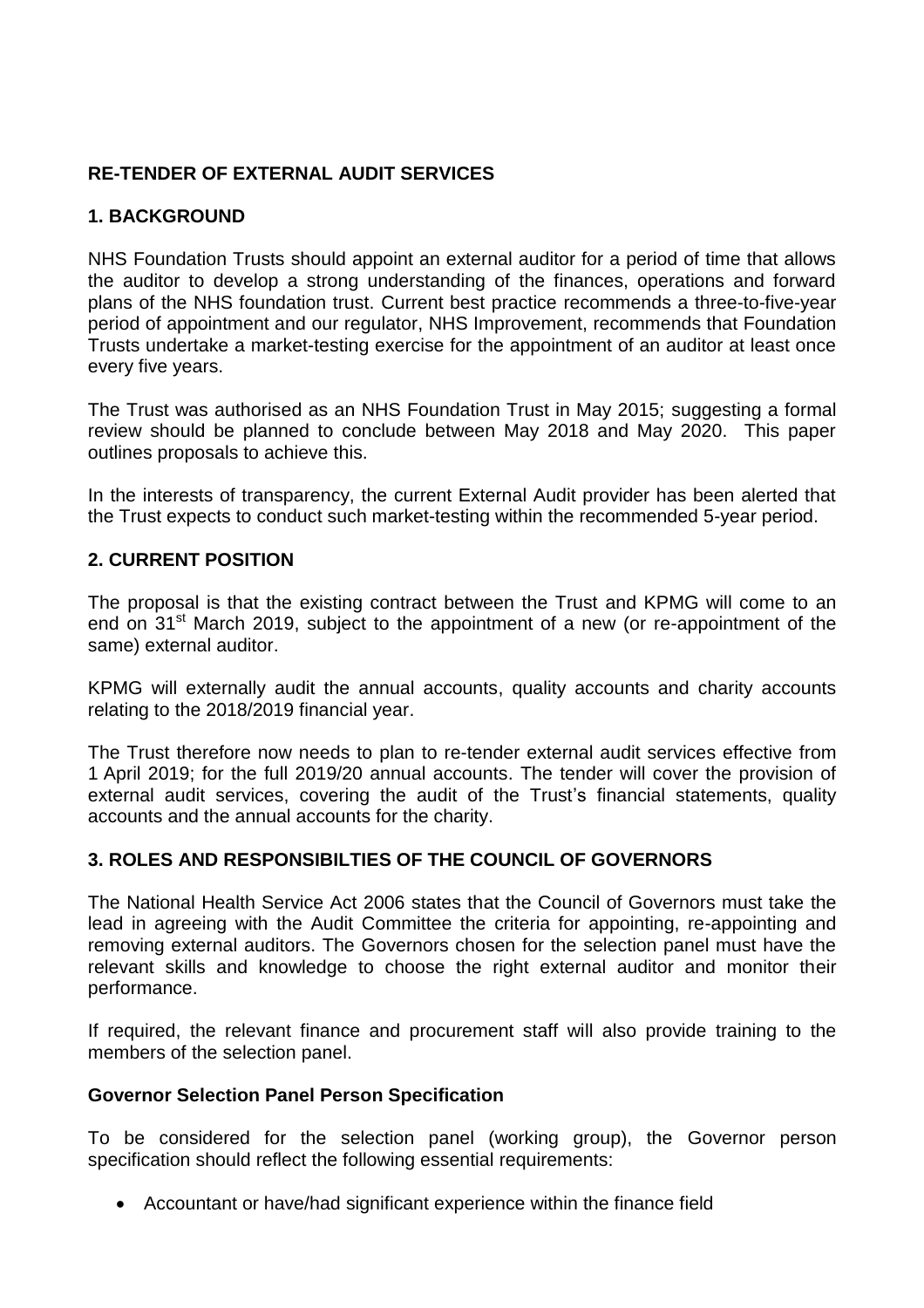- Auditor or have/had significant experience within the auditing field
- Understanding of the role of the external auditor within the NHS
- Understanding of procurement and tendering processes
- Understanding of the evaluation and scoring procurement processes

The Audit Committee should make recommendations to the Council of Governors about the appointment, re-appointment and removal of the external auditor and approve the remuneration and terms of engagement of the external auditor.

While the Council of Governors is supported by the Audit Committee in running the process to appoint the external auditor, the Council of Governors has ultimate oversight of the appointment process.

In appointing and monitoring the External Auditor, the Council of Governors should ensure that the audit firm and audit engagement leader have an established and demonstrable standing within the healthcare sector and are able to show a high level of experience and expertise.

## **Selection Panel Membership**

Selection Panel members will be agreed by the Audit Committee who will request that the Council of Governors appoint three governors to join the panel. It is important that those Governors can commit appropriate time including preparations and a full day to interview prospective auditors (bidder presentations). This will be in addition to any training hours that may also be required.

As a minimum, the selection panel must include the following members:

- Governors (mandatory minimum two, recommendation by Audit Committee is three)
- Supplies lead
- Finance lead
- Audit Committee Chair\*
- Audit Committee member

\* Due to the leadership role the Audit Committee Chair undertakes throughout the retender process, it is seen as best practice that the Audit Committee Chair also chairs the selection panel. However, a governor can also express an interest in the role of panel chair provided they have the relevant leadership qualities and fulfil all essential Selection panel person specification requirements.

**'GovernWell'** have also published a guide to governors in their role of appointing the External Audit provider. Please refer to **Appendix A**.

## **4. TENDER FRAMEWORK**

NHS Shared Business Services (SBS) already have a full procured framework established**, 'Audit Services, Counter Fraud and Well Led Review'**, for the appointment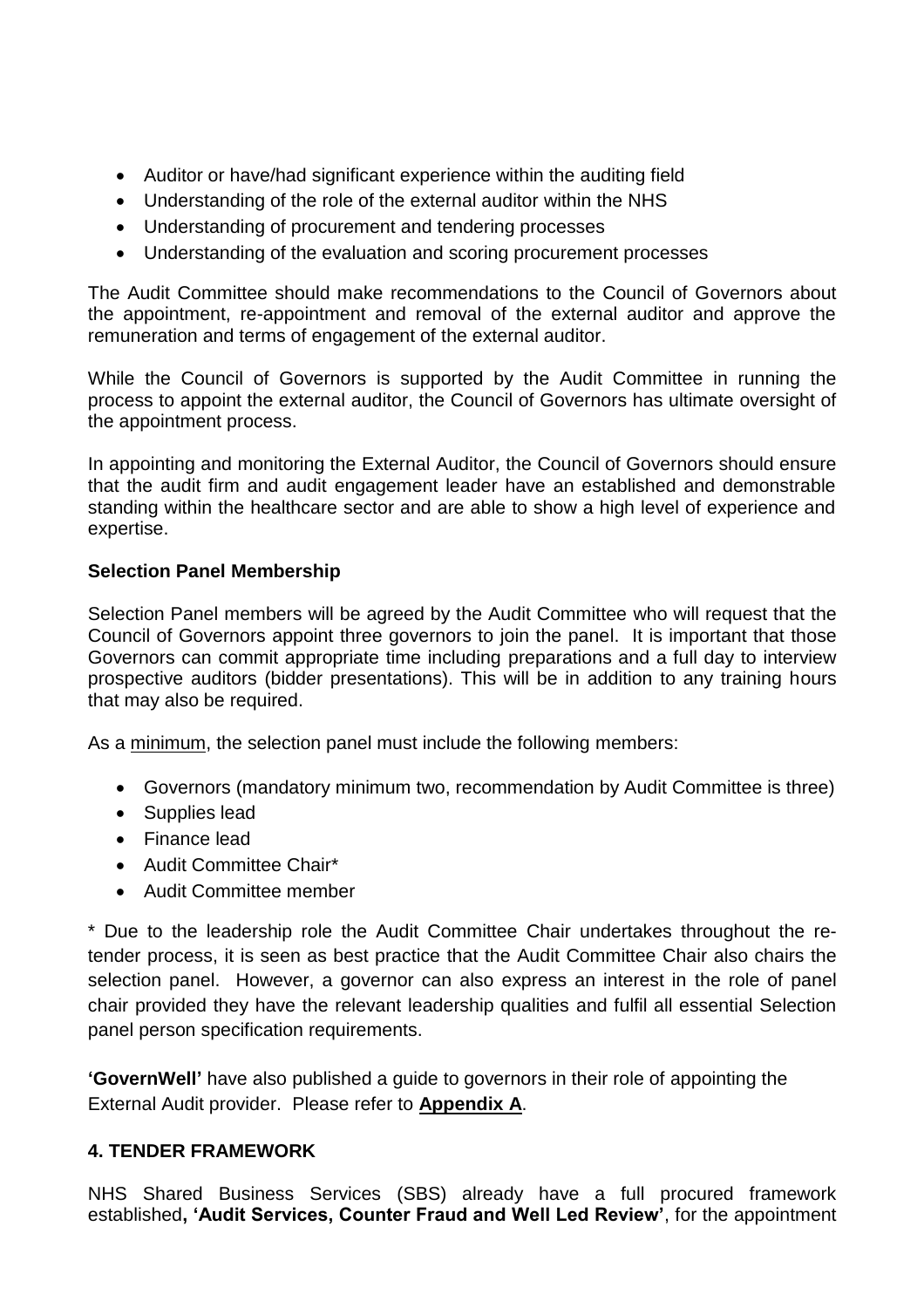of external auditors. As a client of NHS Shared Business Services, the Trust will have access to this framework. This means that a national NHS framework procurement exercise has already taken place and that formal 'full' tendering is not required. 'Calling off' from these pre-procured frameworks will save time and cost.

The SBS framework can be accessed as long as the tendering process completes and the *contract has been awarded and commenced before 15th May 2019* (with an option to extend this by 12 months). All prices on the framework are also fixed for a minimum of two years. The external audit providers on this framework are as follows;

| <b>BDO Ltd</b>            | <b>KPMG (Current Provider)</b>    |
|---------------------------|-----------------------------------|
| Deloitte LLP *            | Mazars LLP                        |
| Ernst & Young             | <b>PriceWaterhouseCoopers LLP</b> |
| <b>Grant Thornton LLP</b> |                                   |

**\*** Deloitte LLP currently provide non-statutory audit services to the Trust e.g. VAT advice via a 3 year contract ending 2019/20, but with the option to give notice at the end of each financial year. In the event that Deloitte bid for and were awarded the contract for external audit, they would no longer be able to provide non-statutory audit services to the Trust. (From April 2017, external audit providers have been prevented from providing both statutory and non-statutory audit services to the same NHS organization).

#### **5. PROCESS AND SPECIFICATION**

The draft specification is currently being jointly developed by the Head of Financial Accounting and the Head of Supplies. To achieve the proposed timeline (section 6 below) a draft specification will be presented to Audit Committee members in April 2018 and to the Council of Governors in May 2018.

The lead time to re-tender is approximately six months; from issue of a capability assessment to award of contract. However the detailed pre-engagement process starts earlier to accommodate Audit Committee and Council of Governors engagement, to ensure their agreement with the proposed process and to establish the Selection Panel.

The contract cannot be awarded more than 3 months prior to its start date, i.e. 1 January 2019 for a start date of 1 April 2019.

Additional time has been incorporated to take account of Council of Governor elections next calendar year. The Audit Committee and Council of Governors will need to be mindful of this when appointing to the selection panel.

#### **6. PROCESS AND DRAFT TIMETABLE**

A detailed draft timetable has been developed working back from the contract award date of April 2019. This will ensure sufficient time for the pre-tender, tendering and selection processes and fitting within current dates for future Audit Committee and Council of Governor meetings. The detailed timetable will be presented to the Council of Governors at the meeting on the  $18<sup>th</sup>$  May 2018.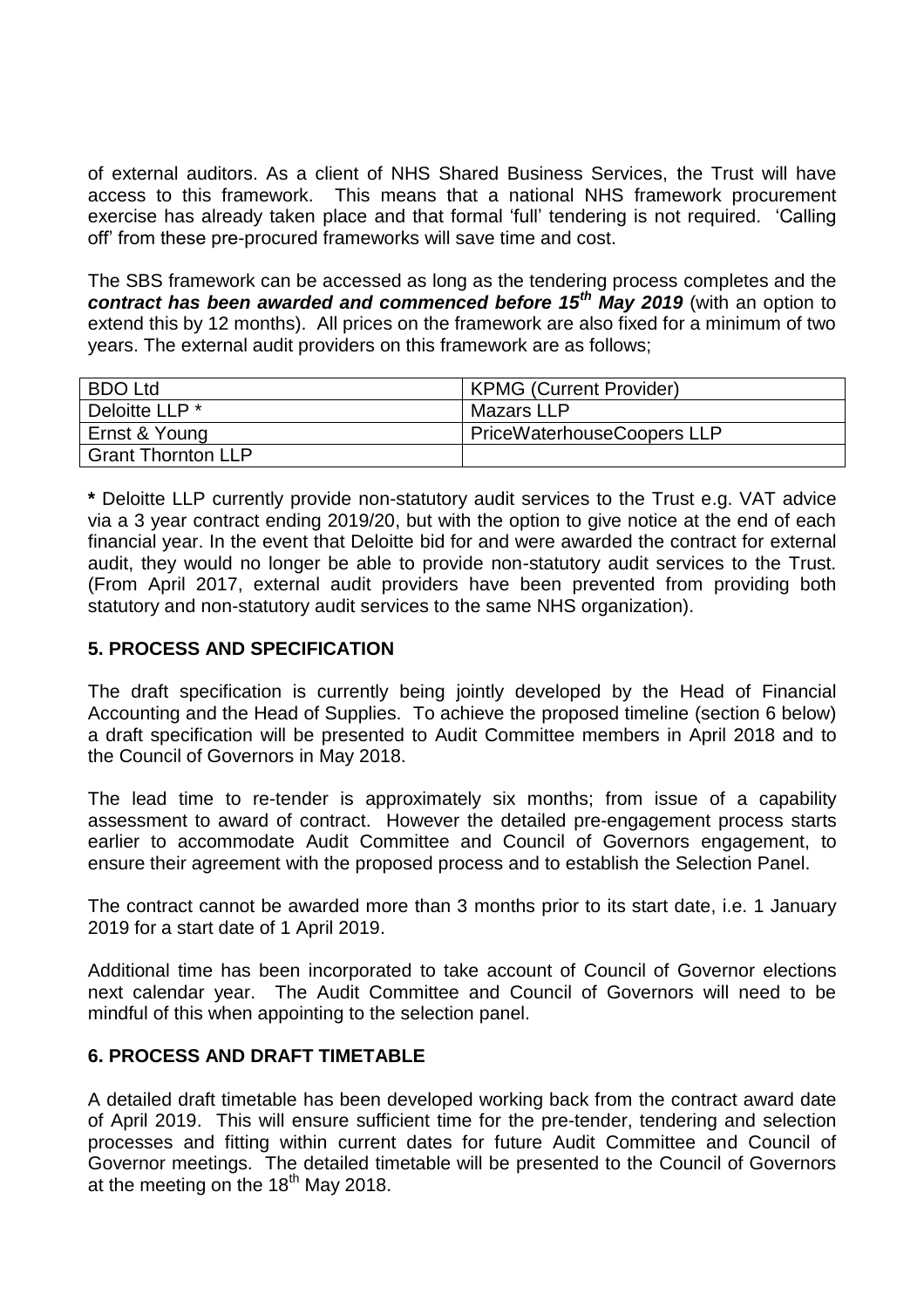Key dates for both the **Council of Governors** and the **Selection Panel** are set out below to support planning and discussion about key impacts for Governors.

## **Key Dates – Full Council of Governors**

| <b>Period</b> | <b>Process Description / Action Required</b>                                                                                                                                            |
|---------------|-----------------------------------------------------------------------------------------------------------------------------------------------------------------------------------------|
| $Dec-17$      | COUNCIL OF GOVERNORS (COG) - Briefing on process, role of the Governor,<br>person specification, draft timetable and presentation                                                       |
| Apr-18        | Expression of interest from Governors (if required) - to be submitted to COG<br>Chair and Audit Committee Chair                                                                         |
| May-18        | COUNCIL OF GOVERNORS (COG) - Update on progress, provide draft<br>specification, confirmation of the selection panel members and agree final<br>timetable                               |
| $Jul-18$      | Audit Chair to meet with Governors, to review comments and amendments on the<br>draft specification                                                                                     |
|               | COUNCIL OF GOVERNORS (COG) - Verbal update on progress from Governors<br>in the selection panel                                                                                         |
| <b>TBC</b>    | AUDIT COMMITTEE/COG - Update to COG on final specification (there is<br>currently no agreed date for the COG meeting between July 18 and December<br>18). This date needs to be agreed. |
| $Dec-18$      | COUNCIL OF GOVERNORS - Final approval by COG - presentation by selection<br>panel                                                                                                       |

# **Key Dates – For 3 Governors Appointed to the Selection Panel**

| <b>Period</b> | <b>Process Description / Action Required</b>                                                                                               |
|---------------|--------------------------------------------------------------------------------------------------------------------------------------------|
| $May-18$      | Appoint Selection Panel (working group)                                                                                                    |
|               | Training to be provided to Governors of the selection panel                                                                                |
|               | Selection panel commence work on reviewing draft specification (making any<br>necessary amendments)                                        |
| $Jun-18$      | Selection panel must inform Head of Supplies and Finance Lead, if there are any<br>amendments to the dates within the draft specification. |
| $Jul-18$      | COUNCIL OF GOVERNORS (COG) - Verbal update on progress from Governors<br>in the selection panel                                            |
| $Oct-18$      | Bidder Presentations - all selection panel members must be available to attend                                                             |
| $Nov-18$      | Evaluation meeting with selection panel - panel to receive supplies analysis for all<br>submissions from the bidders                       |
|               | Complete evaluation by selection panel                                                                                                     |
| $Dec-18$      | COUNCIL OF GOVERNORS - Final approval by COG - presentation by selection<br>panel                                                          |